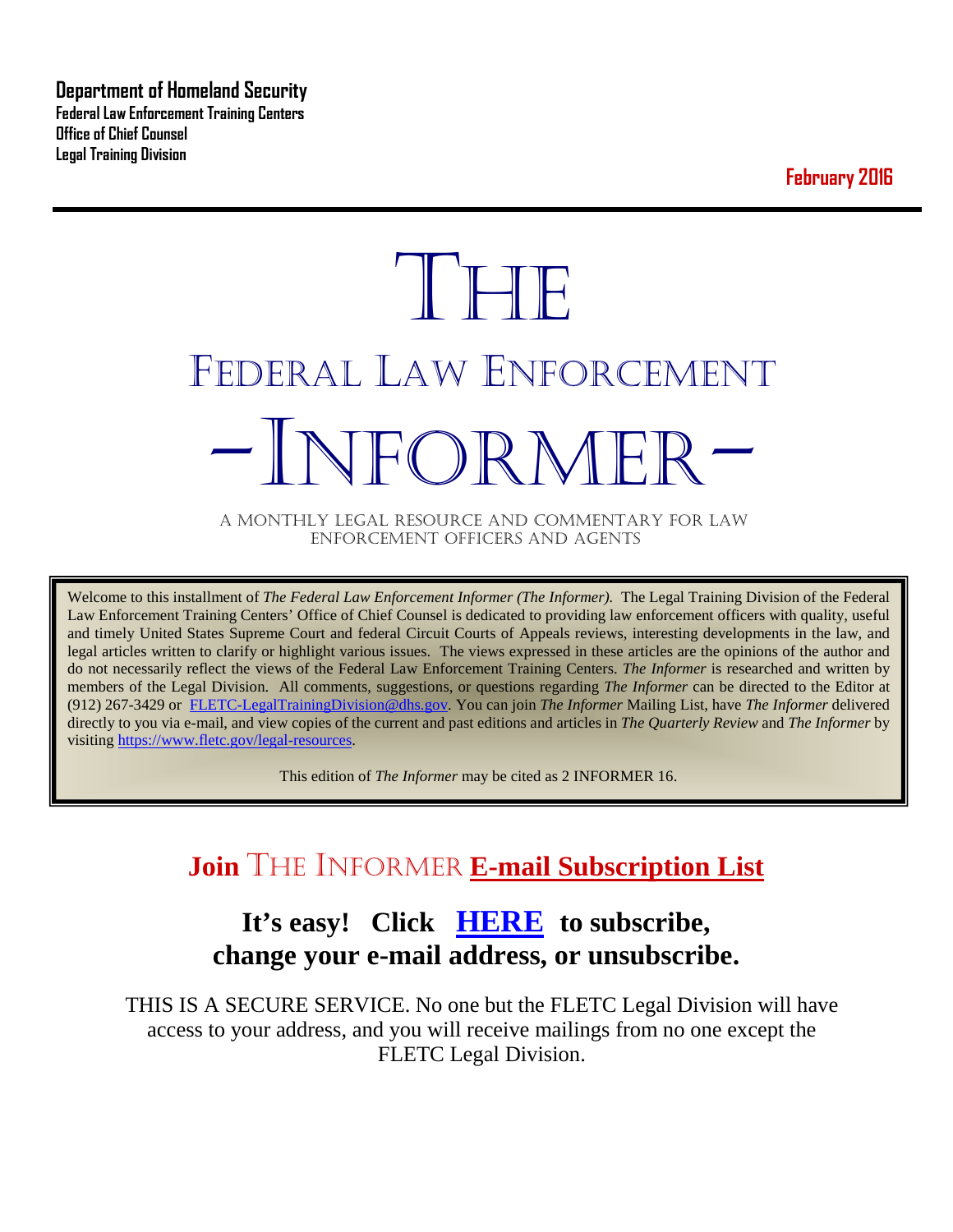## **The Informer – February 2016**

## **Case Summaries**

♦

## **[Circuit Courts of Appeals](#page-5-0)**

## **[Second Circuit](#page-5-1)**

| <u>decome Un cuit</u>                                                                                                                                                                        |
|----------------------------------------------------------------------------------------------------------------------------------------------------------------------------------------------|
| <b>United States v. Allen:</b> Whether officers violated the Fourth Amendment                                                                                                                |
| <b>Fourth Circuit</b>                                                                                                                                                                        |
| <b>Estate of Armstrong v. Village of Pinehurst:</b> Whether officers used<br>excessive force by deploying a taser against Armstrong while attempting                                         |
| <b>Fifth Circuit</b>                                                                                                                                                                         |
| <b>United States v. Garcia-Lopez:</b> Whether it was reasonable for officers to lift                                                                                                         |
| <b>United States v. Weast:</b> Whether an officer violated the Fourth Amendment by<br>using peer-to-peer software, without a warrant, to identify the defendant's IP address,                |
| <b>Sixth Circuit</b>                                                                                                                                                                         |
| <b>Kent v. Oakland County:</b> Whether an officer used excessive force by deploying his<br>taser against Kent, and whether a second officer had the opportunity and means to                 |
| <b>Seventh Circuit</b>                                                                                                                                                                       |
| <b>United States v. Hamad:</b> Whether county Department of Revenue agents conducted a                                                                                                       |
| <b>Eighth Circuit</b>                                                                                                                                                                        |
| United States v. Daniel: Whether officers conducted a lawful warrantless search of<br>the defendant's vehicle under the automobile exception to the warrant requirement12                    |
| <b>United States v. Janis:</b> Whether a Native American tribe's public safety officers were<br>federal officers for purposes of the federal officer assault statute, 18 U.S.C.S. § 11113    |
| <b>United States v. Welch:</b> Whether the failure of agents to provide a copy of a search<br>warrant to the defendant within the time provided in Federal Rule of Criminal Procedure<br>.14 |
| <b>United States v. Jackson:</b> Whether a drug-dog's alert, by itself, established probable                                                                                                 |
| <b>Tenth Circuit</b>                                                                                                                                                                         |
| <b>United States v. Fager:</b> Whether an officer established reasonable suspicion the                                                                                                       |

defendant was armed and dangerous to support a *Terry* frisk...................................................**[16](#page-15-1)**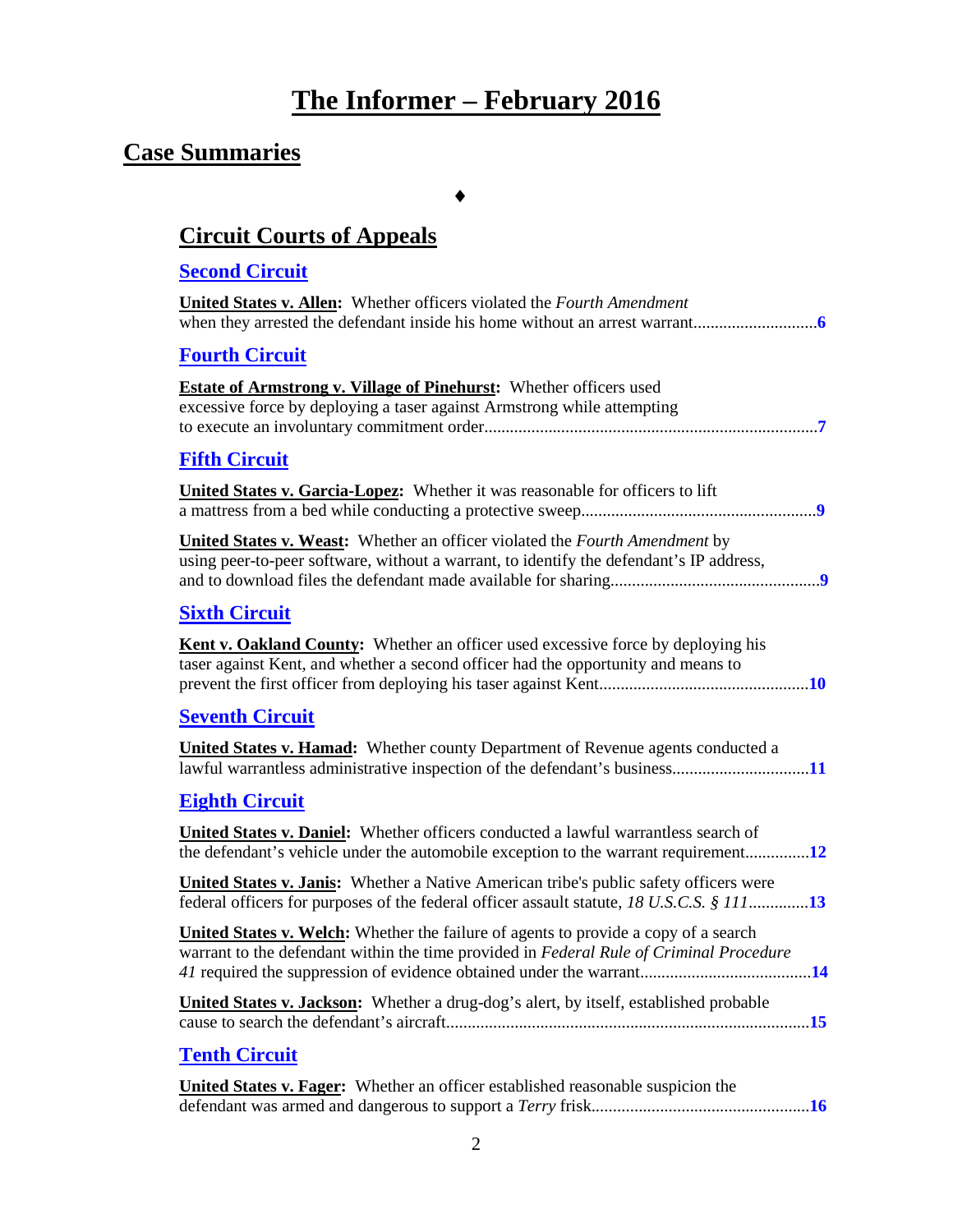## **FLETC Informer Webinar Series [\(Calendar View\)](#page-4-0)**

#### **1. Exigent Circumstances: Part II (Destruction Exigency)**

In this two-hour webinar, Bruce-Alan Barnard continues his discussion of the exigent circumstances exception to the *Fourth Amendment's* warrant requirement, focusing on the destruction exigency.

**Dates and Times: Wednesday March 2, 2016 2:30 p.m. EST**

 **Thursday March 10, 2016 2:30 p.m. EST**

**To join this webinar on either date: <https://share.dhs.gov/informer>**

♦

#### **2. Search and Seizure Update**

1-hour webinar presented by Bruce-Alan Barnard, FLETC Legal Division. This course will review and analyze current federal cases involving *Fourth Amendment* searches and seizures.

**Date and Time: Tuesday March 29, 2016 2:30 p.m. EST**

**To join this webinar: <https://share.dhs.gov/informer>**

♦

## **3. Exigent Circumstances: Part III (Hot Pursuit and Other Exigencies)**

In this two-hour webinar, Bruce-Alan Barnard continues his discussion of the exigent circumstances exception to the *Fourth Amendment's* warrant requirement, focusing on Hot Pursuit and other exigencies.

## **Date and Time: Tuesday March 22, 2016 2:30 p.m. EDT**

**To join this webinar: <https://share.dhs.gov/informer>**

♦

## **4. Indian Law Basics – Part I: Indian Civil Rights Act (TLOA/VAWA)**

50 minute webinar with a question and answer session to follow, presented by Robert Duncan, Attorney-Advisor- Senior Instructor, Federal Law Enforcement Training Centers, Artesia, New Mexico.

**Date and Time: Wednesday March 2, 2016 1:00 p.m. EST**

**To join this webinar: <https://share.dhs.gov/indianlaw/>**

♦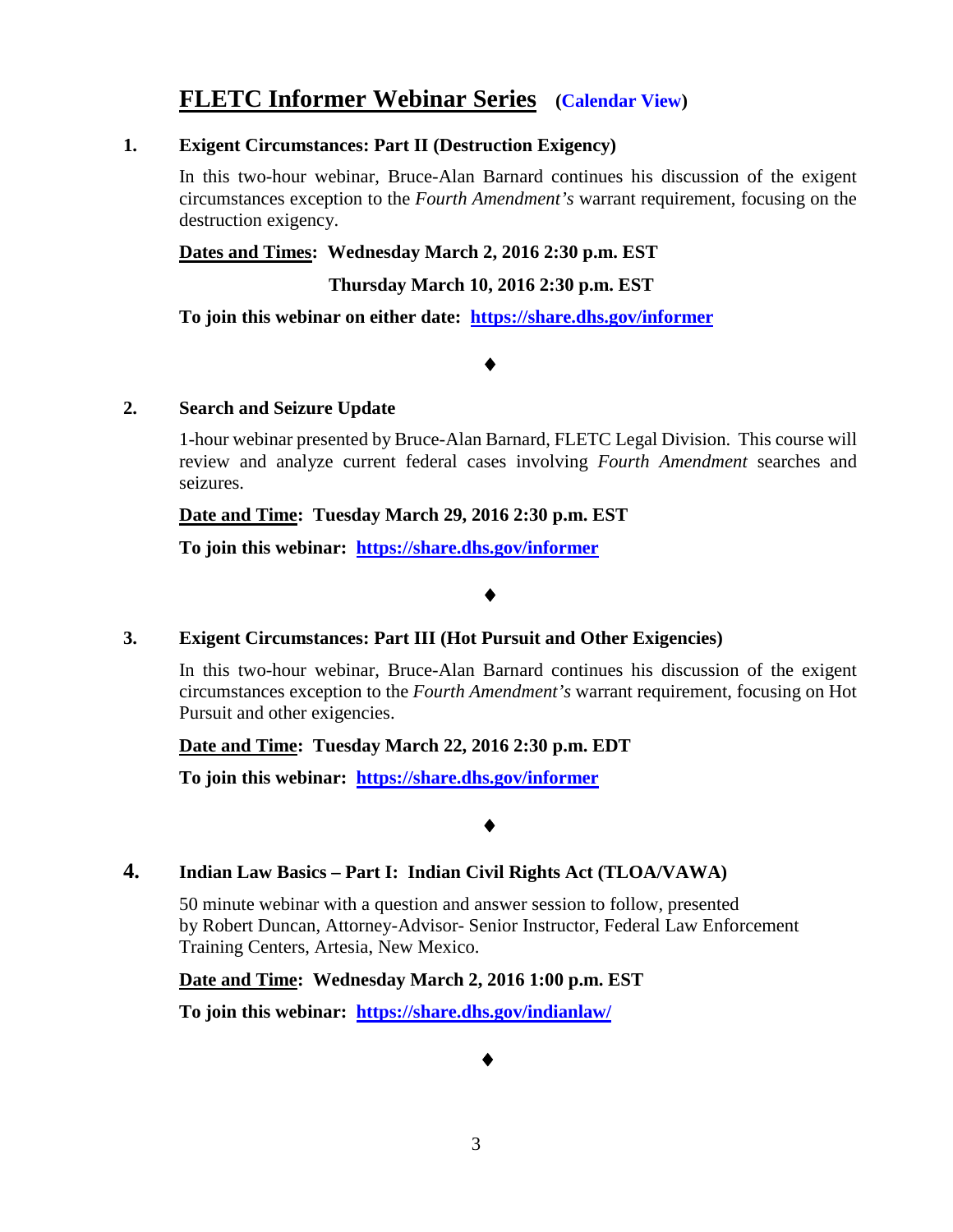#### **5. Indian Law Basics – Part II: Indian Law History Pre-M'Intosh**

50 minute webinar with a question and answer session to follow, presented by Robert Duncan, Attorney-Advisor- Senior Instructor, Federal Law Enforcement Training Centers, Artesia, New Mexico.

**Date and Time: Wednesday March 9, 2016 1:00 p.m. EST To join this webinar: <https://share.dhs.gov/indianlaw/>**

#### ♦

#### **6. Indian Law Basics – Part III: The "Cherokee Cases" and Plenary Power**

50 minute webinar with a question and answer session to follow, presented by Robert Duncan, Attorney-Advisor- Senior Instructor, Federal Law Enforcement Training Centers, Artesia, New Mexico.

#### **Date and Time: Wednesday March 16, 2016 1:00 p.m. EDT**

**To join this webinar: <https://share.dhs.gov/indianlaw/>**

#### ♦

#### **7. Indian Law Basics – Part IV: Jurisdictional Challenges**

50 minute webinar with a question and answer session to follow, presented by Robert Duncan, Attorney-Advisor- Senior Instructor, Federal Law Enforcement Training Centers, Artesia, New Mexico.

#### **Date and Time: Wednesday March 23, 2016 1:00 p.m. EDT**

**To join this webinar: <https://share.dhs.gov/indianlaw/>**

#### ♦

#### **8. Indian Law Basics – Part V: Major Crimes**

50 minute webinar with a question and answer session to follow, presented by Robert Duncan, Attorney-Advisor- Senior Instructor, Federal Law Enforcement Training Centers, Artesia, New Mexico.

#### **Date and Time: Wednesday March 30, 2016 1:00 p.m. EDT**

**To join this webinar: <https://share.dhs.gov/indianlaw/>**

♦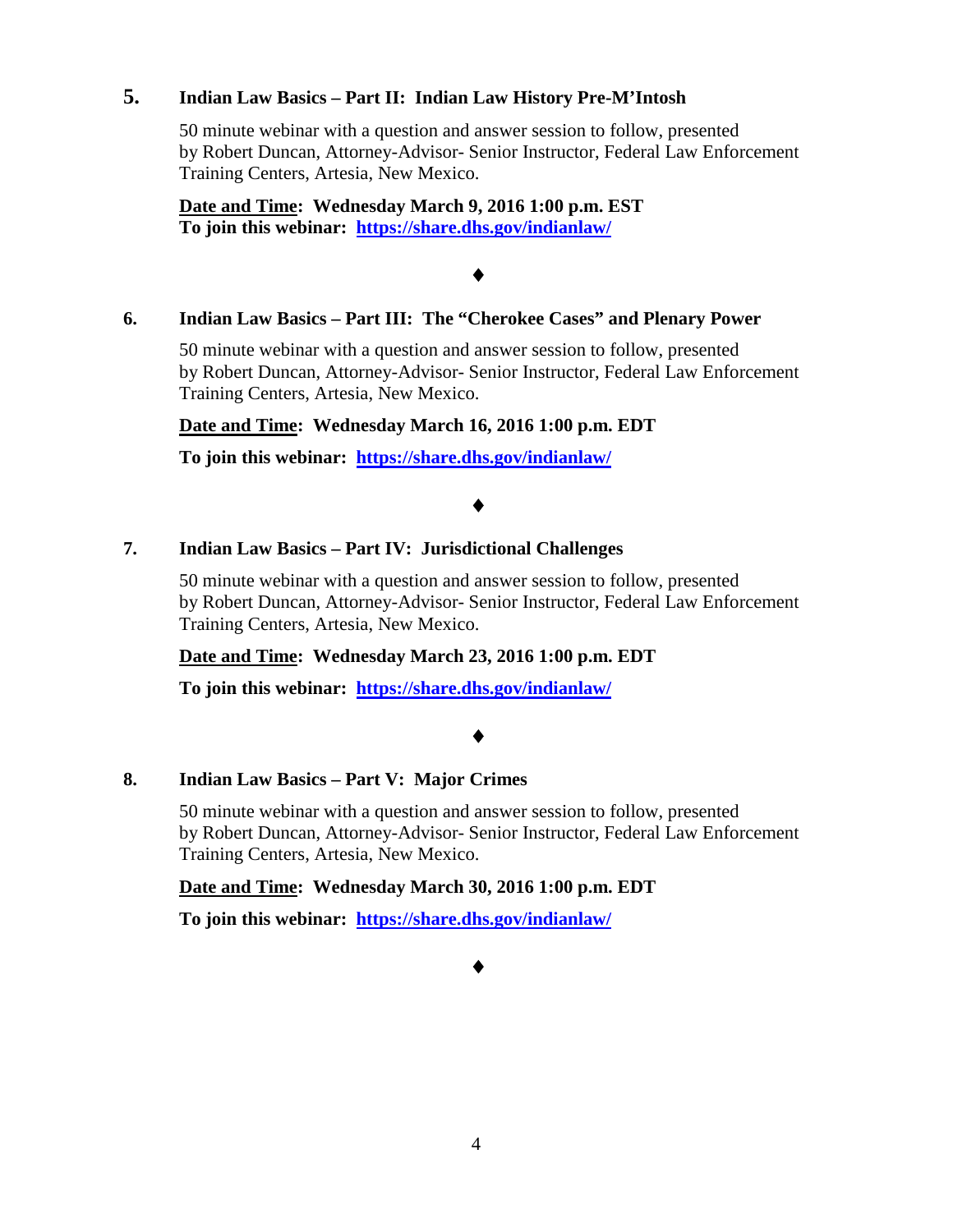## <span id="page-4-0"></span>**FLETC Informer Webinar Schedule – March 2016**

| <b>Sun</b>                                                       | <b>Monday</b> | <b>Tuesday</b>                                                                                                     | Wednesday                                                                                                                                                                           | <b>Thursday</b>                                                                                                         | <b>Friday</b> | <b>Sat</b> |
|------------------------------------------------------------------|---------------|--------------------------------------------------------------------------------------------------------------------|-------------------------------------------------------------------------------------------------------------------------------------------------------------------------------------|-------------------------------------------------------------------------------------------------------------------------|---------------|------------|
|                                                                  |               | 1                                                                                                                  | 2<br>1:00 pm EST<br>Indian Law: Part I<br>https://share.dhs.gov<br><b>/indianlaw</b><br>2:30 pm EST Exigent<br><b>Circumstances II</b><br>https://share.dhs.gov<br><i>Vinformer</i> | 3                                                                                                                       | 4             | 5          |
| $\overline{6}$                                                   | 7             | 8                                                                                                                  | $\boldsymbol{9}$<br>1:00 pm EST<br>Indian Law: Part II<br><b>/indianlaw</b>                                                                                                         | 10<br>2:30 pm EST Exigent<br><b>Circumstances II</b><br>https://share.dhs.gov https://share.dhs.gov/i<br><b>nformer</b> | 11            | 12         |
| 13<br>Daylight<br><b>Savings</b><br><b>Time</b><br><b>Begins</b> | 14            | 15                                                                                                                 | 16<br>1:00 pm EDT<br>Indian Law: Part III<br>https://share.dhs.gov<br><b>/indianlaw</b>                                                                                             | 17                                                                                                                      | 18            | 19         |
| 20                                                               | 21            | 22<br>2:30 pm EDT Exigent<br><b>Circumstances III</b><br>https://share.dhs.gov/ https://share.dhs.gov<br>informer  | 23<br>$1:00$ pm EDT<br>Indian Law: Part IV<br><b>/indianlaw</b>                                                                                                                     | $\overline{24}$                                                                                                         | 25            | 26         |
| 27                                                               | 28            | 29<br>$2:30$ pm EDT<br><b>Search and Seizure</b><br><b>Update</b><br>https://share.dhs.gov/ /indianlaw<br>informer | 30<br>1:00 pm EDT<br>Indian Law: Part V<br>https://share.dhs.gov                                                                                                                    | 31                                                                                                                      |               |            |

## **To participate in a FLETC Informer Webinar:**

- 1. Click on the link to access the Homeland Security Information Network (HSIN).
- 2. If you have a HSIN account, enter with your login and password information.
- 3. If you do not have a HSIN account click on the button next to "Enter as a Guest."
- 4. Enter your name and click the "Enter" button.
- 5. You will now be in the meeting room and will be able to participate in the webinar.
- 6. Even though meeting rooms may be accessed before a webinar, there may be times when a meeting room is closed while an instructor is setting up the room.
- 7. Meeting rooms will be open at least one-hour before a scheduled webinar.
- 8. Training certificates will be provided at the conclusion of each webinar.

**\*\*\*\*\*\*\*\*\*\*\*\*\*\*\*\*\*\*\*\*\*\*\*\*\*\*\*\*\*\*\*\*\*\*\*\*\*\*\*\*\*\*\*\*\*\*\*\*\*\*\*\*\*\*\*\*\*\*\*\*\*\*\*\*\*\*\*\*\*\*\*\*\*\*\***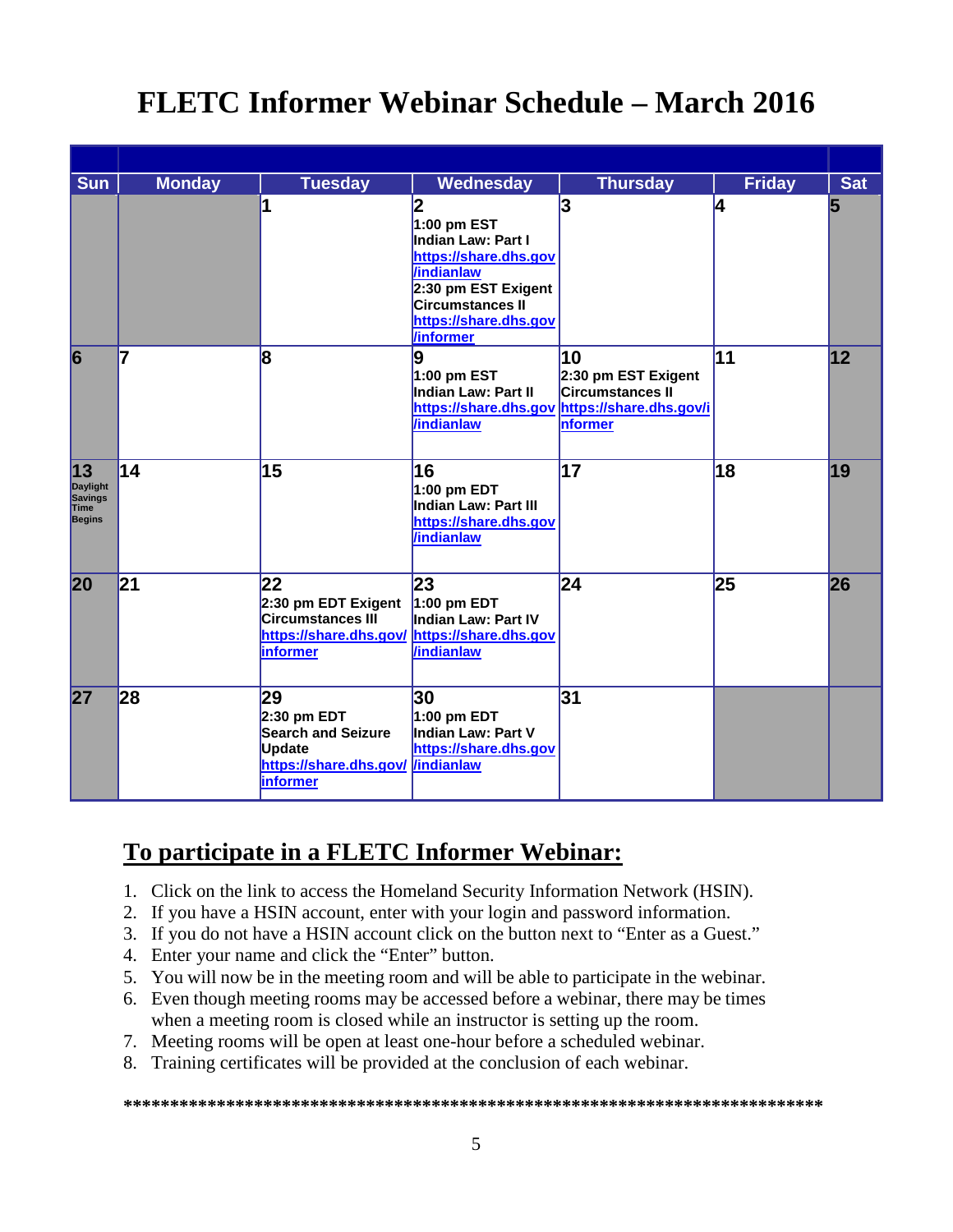## CASE SUMMARIES Circuit Courts of Appeal

## <span id="page-5-1"></span><span id="page-5-0"></span>**Second Circuit**

## <span id="page-5-2"></span>**United States v. Allen, 2016 U.S. App. LEXIS 1467 (2d Cir. Vt. Jan. 29, 2016)**

Police officers established probable cause that Allen had assaulted an individual two days earlier, and without first obtaining an arrest warrant, went to Allen's apartment to arrest him. The officers knocked on the apartment door and Allen answered it, speaking to the officers for five or six minutes. During this time, Allen remained inside the threshold of his apartment while the officers stood outside on the sidewalk. The officers eventually told Allen that he was under arrest and that he had to accompany them to the police station to be processed for the assault. Allen asked the officers if he could put on a pair of shoes first, and tell his daughter that he would be leaving with the officers. The officers told Allen he could do so, but only if the officers accompanied him, which they did. Once inside Allen's apartment, the officers saw drug paraphernalia in plain view and Allen gave the officers several bags of marijuana that he had in his pocket. Based on these facts, the officers obtained a warrant to search Allen's apartment. While executing the warrant, officers found a handgun. The government later charged Allen with being a felon in possession of a firearm.

Allen filed a motion to suppress the handgun and statements he made to the officers inside his apartment. Allen argued the officers violated the *Fourth Amendment* when they arrested him inside his home without an arrest warrant.

In *[Payton v. New York](https://supreme.justia.com/cases/federal/us/445/573/case.html)*, the United States Supreme Court held that police officers violated the *Fourth Amendment* by physically entering a home without a warrant to effect an arrest. Since *Payton*, it has been well-settled that police officers may only physically enter a home to effect a warrantless arrest with either valid consent or exigent circumstances.

However, the 5th, 7th and 11th Circuits have interpreted *Payton* narrowly, concluding there is no *Payton* violation unless police officers physically cross the threshold and enter the home. In contrast, the 6th, 9th and 10th Circuits have held that police officers may violate *Payton* without physically entering the home. In those cases, the courts held that it is the location of the arrested person, not the arresting officers that determines whether an arrest occurs within a home. The courts recognized that police officers could remain outside the home while engaging in conduct that would amount to "constructive" or "coercive" entry. Those courts reasoned that when officers engage in actions to coerce the occupant outside of the home, they accomplish the same effect as an actual entry into the home, which would trigger the requirements of *Payton*.

It was against this backdrop that the 2nd Circuit had to decide whether *Payton* permitted warrantless "across the threshold" arrests where the police officers summoned the suspect to the front door of his home.

The court concluded that where police officers have summoned a suspect to the door of his home, and the suspect remains inside the home, the officers may not effect a warrantless "across the threshold" arrest unless exigent circumstances are present.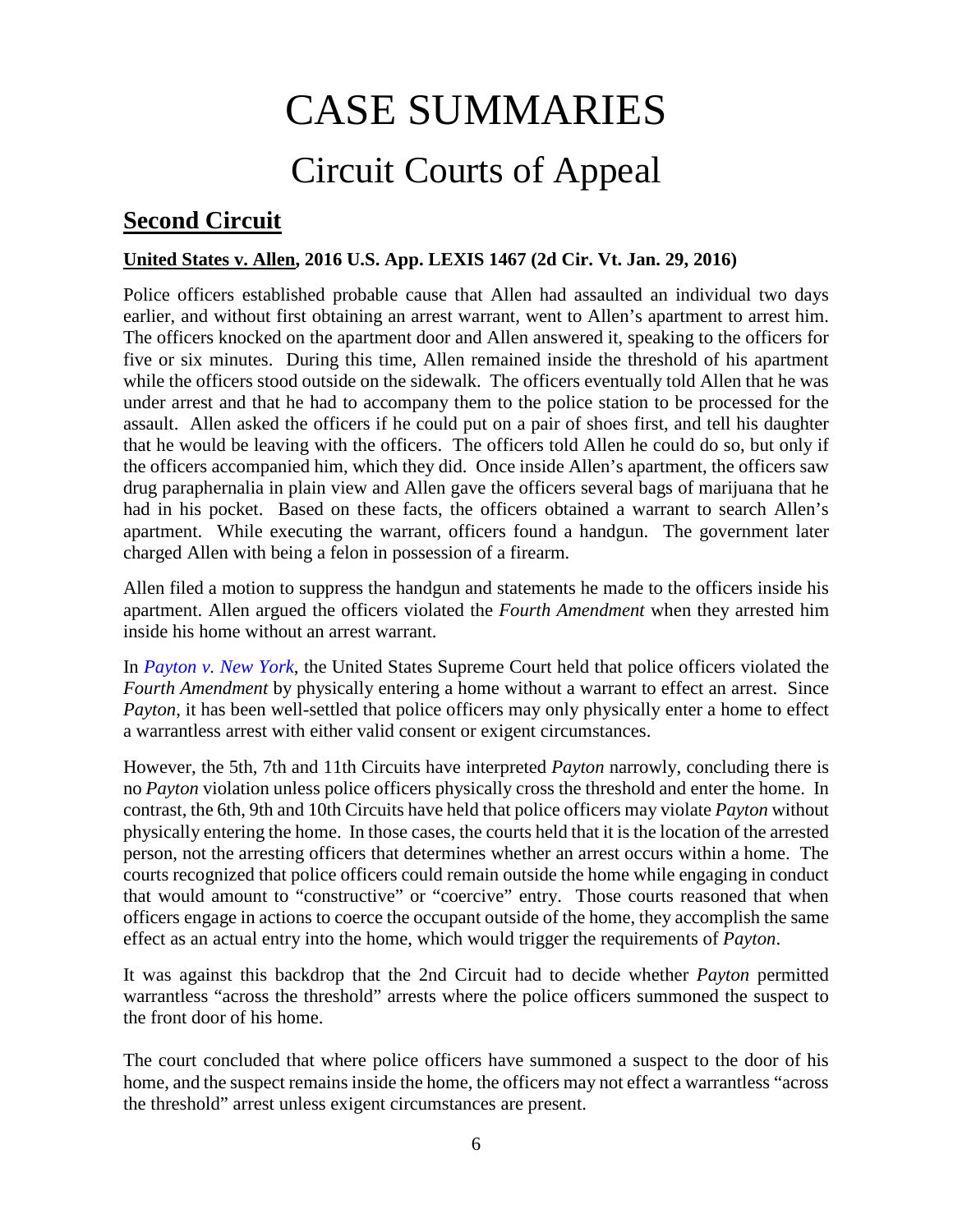Here, it was undisputed that the officers told Allen he was under arrest while he was inside his home. The officers then took control of Allen's subsequent movements, further asserting their power over him inside his home. Although Allen had no obligation to open the door to speak to the officers, the court held that it was reasonable for him to do so, and it did not mean that Allen had forfeited the *Fourth Amendment* protections of the home.

In addition, the court noted the officers established probable cause to arrest Allen two days before they went to his home, which was ample time to obtain an arrest warrant. The court concluded any problems in effecting the arrest were caused by the officers failing to obtain a warrant and instead going to Allen's home planning to arrest him without a warrant.

For the Court's opinion: [http://cases.justia.com/federal/appellate-courts/ca2/13-3333/13-3333-](http://cases.justia.com/federal/appellate-courts/ca2/13-3333/13-3333-2016-01-29.pdf?ts=1454079606) [2016-01-29.pdf?ts=1454079606](http://cases.justia.com/federal/appellate-courts/ca2/13-3333/13-3333-2016-01-29.pdf?ts=1454079606)

\*\*\*\*\*

## <span id="page-6-0"></span>**Fourth Circuit**

## <span id="page-6-1"></span>**Estate of Armstrong v. Village of Pinehurst, 2016 U.S. App. LEXIS 380 (4th Cir. N.C. Jan. 11, 2016)**

Police officers were dispatched to execute an involuntary commitment order that was in the process of being completed, and return Armstrong to the hospital after Armstrong walked out during a mental health evaluation. Three officers located Armstrong near an intersection outside the entrance to the hospital, approached him and engaged in a conversation with him. As soon as the officers learned the commitment order was complete, they surrounded Armstrong and approached him. Armstrong immediately sat down on the ground and wrapped himself around a four-by-four post that was supporting a stop sign. The officers tried to pry Armstrong's arms and legs off the post, but he was wrapped too tightly and the officers could not move him. The officers told Armstrong they had a commitment order and that if he did not let go of the post, he would be tased. After Armstrong refused to let go of the post, one of the officers deployed his taser in drive-stun mode five separate times over a period of approximately two minutes against Armstrong. Instead of having the desired effect; however, the tasing increased Armstrong's resistance. At this point, two hospital security officers arrived and assisted the three police officers in pulling Armstrong off the post and laying him face down on the ground. The officers cuffed Armstrong's hands behind his back and then placed him in leg shackles after he continued to kick at the officers. Once Armstrong was restrained, the officers left him face down in the grass while they collected themselves. Armstrong's sister, who witnessed the incident asked the officers to check on Armstrong after she noticed he was not moving. The officers immediately checked Armstrong, who did not appear to be breathing. The officers performed CPR and had Armstrong transported to the hospital where he later died.

Representatives of Armstrong's estate sued the officers pursuant to *42 U.S.C. § 1983*, claiming the officers used excessive force when they seized Armstrong while attempting to execute the involuntary commitment order.

First, the court concluded the officers used unreasonably excessive force, in violation of the *Fourth Amendment*, when they removed Armstrong from the post.

While the court recognized that non-compliance with a police officer's lawful order justifies some use of force, the level of force that is justified depends on the risk posed by the non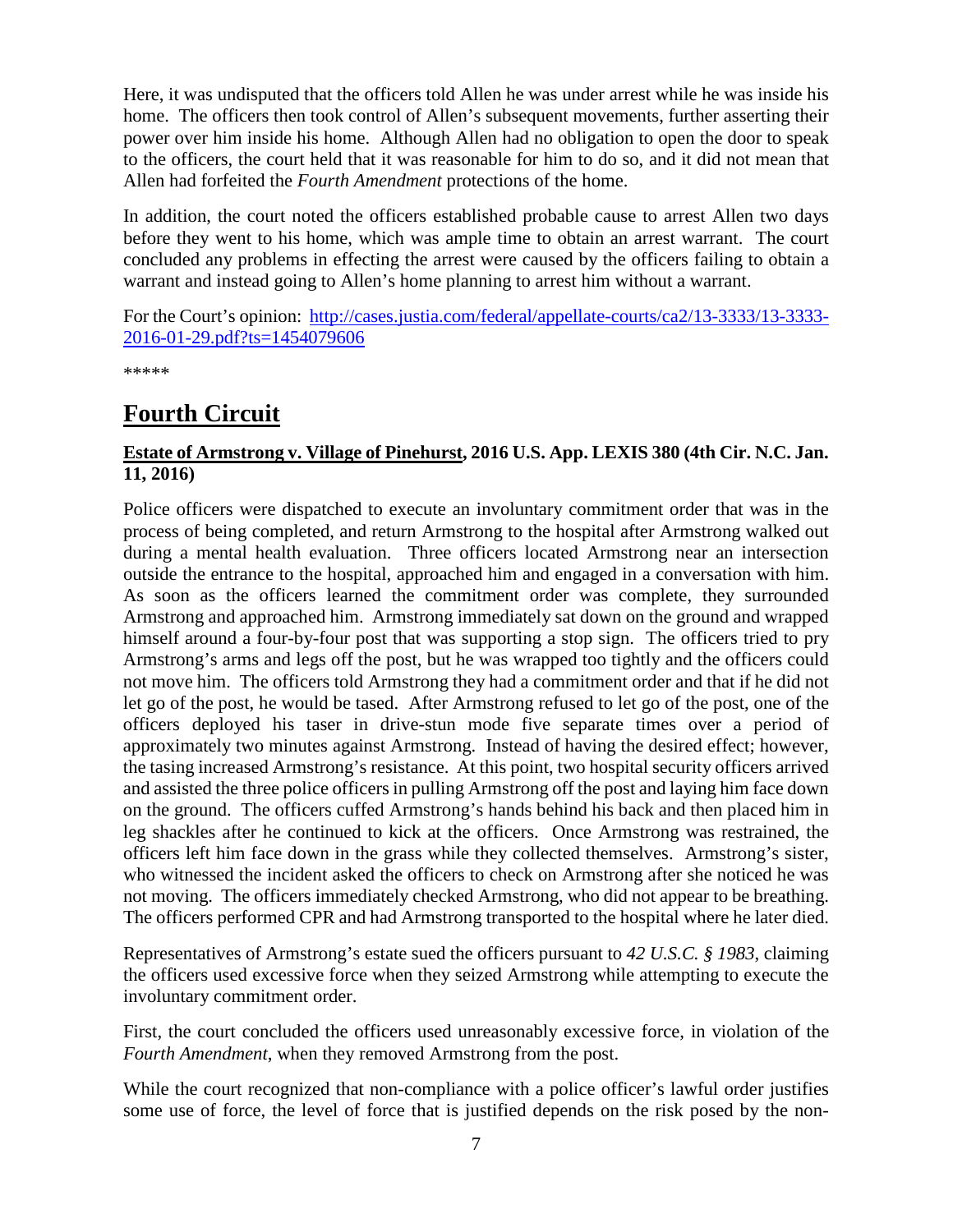compliant individual. In addition, the court noted that deploying a taser is a serious use of force, and that Fourth Circuit case law makes it clear that tasers are proportional force only when deployed in response to a situation in which a reasonable officer would perceive some immediate danger that could be mitigated by using the taser. Finally, the court stated that "even non-compliance with police directives and non-violent physical resistance do not necessarily create a continuing threat to the officers' safety."

Applying these principles as well as the factors outlined in *Graham v. Connor* to the facts of the case, the court concluded the officers' use of force was not objectively reasonable. Specifically, the court found that Armstrong was not suspected of any criminal activity, he was stationary, non-violent and surrounded by police officers. Even though Armstrong would not allow the officers to pull his arms from around the post and refused to comply with orders to let go, a reasonable officer would have perceived a "static stalemate," and not immediate danger justifying the deployment of a taser. Consequently, the court held that immediately tasing a non-criminal, mentally ill individual, who seconds before had been conversational, was not a proportional response to Armstrong's degree of resistance.

Second, while "the officers were treading close to the constitutional line," the court held they were entitled to qualified immunity because Armstrong's right not to be tased while offering stationary and non-violent resistance to a lawful seizure was not clearly established at the time of the incident. At the time, case law held that it was unreasonable to tase suspects after they had been secured, but in this case the officers did not tase Armstrong after he was secured.

Nevertheless, the court took the opportunity to clarify when the deployment of a taser constitutes excessive use of force, stating,

A taser, like "a gun, a baton, . . . or other weapon," is expected to inflict pain or injury when deployed. It, therefore, may only be deployed when a police officer is confronted with an exigency that creates an immediate safety risk and that is reasonably likely to be cured by using the taser. The subject of a seizure does not create such a risk simply because he is doing something that can be characterized as resistance -- even when that resistance includes physically preventing an officer's manipulations of his body. Erratic behavior and mental illness do not necessarily create a safety risk either. To the contrary, when a seizure is intended solely to prevent a mentally ill individual from harming himself, the officer effecting the seizure has a lessened interest in deploying potentially harmful force.

Where, during the course of seizing an out-numbered mentally ill individual who is a danger only to himself, police officers choose to deploy a taser in the face of stationary and non-violent resistance to being handcuffed, those officers use unreasonably excessive force. While qualified immunity shields the officers in this case from liability, law enforcement officers should now be on notice that such taser use violates the *Fourth Amendment*.

For the court's opinion: **[http://cases.justia.com/federal/appellate-courts/ca4/15-1191/15-](http://cases.justia.com/federal/appellate-courts/ca4/15-1191/15-1191-2016-01-11.pdf?ts=1452542430) [1191-2016-01-11.pdf?ts=1452542430](http://cases.justia.com/federal/appellate-courts/ca4/15-1191/15-1191-2016-01-11.pdf?ts=1452542430)**

\*\*\*\*\*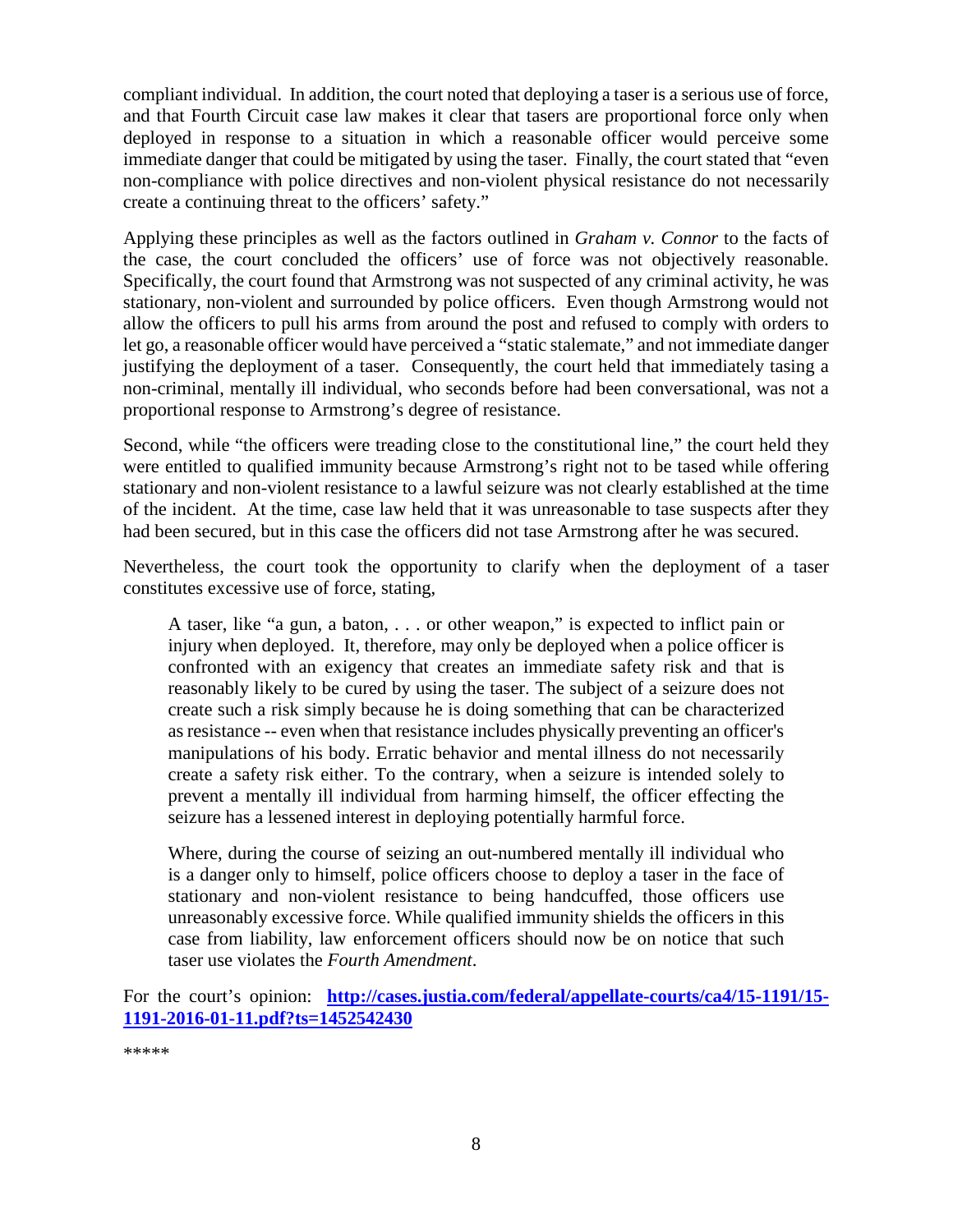## <span id="page-8-0"></span>**Fifth Circuit**

## <span id="page-8-1"></span>**United States v. Garcia-Lopez, 809 F.3d 834 (5th Cir. Tex. January 11, 2016)**

Two police officers went to Garcia-Lopez's home to serve an arrest warrant on his son, Yonari. Garcia-Lopez told the officers that Yonari was not at home and then consented to the officers' request to search the residence for him. As the officers entered the home, they saw a light in a distant room and then the door shut. When the officers asked if anyone else was in the home, Garcia-Lopez told the officers that his other son, Ivan, was home. The officers went to Ivan's bedroom, and found the door locked. The officers ordered Ivan to open the door, which he did, and the officers entered. Ivan asked the officers if he could sit back down on his bed and finish his dinner, which had been interrupted. The officers allowed Ivan to do so and began to walk around the room. The officers saw two bullet-proof vests on Ivan's bed, which was comprised of a mattress and box spring sitting flush to the floor. Knowing that Ivan was a convicted felon, the officers arrested him for being a felon in possession of body armor in violation of *18 U.S.C. § (g)(1)*. The officers then resumed their search for Yonari and lifted the mattress from Ivan's bed, finding a short barrel shotgun and two rifles. The government indicted Ivan for several counts of being a felon in possession of a firearm.

Ivan argued the sawed off shot gun and rifles should have been suppressed because it was unreasonable for the officers to lift the mattress from his bed without consent or probable cause.

The court disagreed, holding the protective sweep exception supported the warrantless mattress search. A protective sweep is limited to a visual inspection of those places in which a person might be hiding and can last no longer than necessary to dispel the reasonable suspicion of danger, or no longer than it takes to complete the arrest and depart the premises.

Here, it was undisputed the officers were lawfully in Ivan's bedroom with a valid warrant for his brother's arrest. Once inside the bedroom, the officers testified they became suspicious after Ivan immediately requested to sit back down on his bed. As a result, the court concluded it was reasonable for the officers to believe that Yonari might have concealed himself beneath the mattress in a hollowed out box spring. Once the officers lifted the mattress, and dispelled their suspicion that Yonari was concealed underneath it, they made a lawful plain view seizure of the firearms.

#### For the court's opinion: **[http://cases.justia.com/federal/appellate-courts/ca5/14-41392/14-](http://cases.justia.com/federal/appellate-courts/ca5/14-41392/14-41392-2016-01-11.pdf?ts=1452558630) [41392-2016-01-11.pdf?ts=1452558630](http://cases.justia.com/federal/appellate-courts/ca5/14-41392/14-41392-2016-01-11.pdf?ts=1452558630)**

\*\*\*\*\*

## <span id="page-8-2"></span>**United States v. Weast, 2016 U.S. App. LEXIS 1232 (5th Cir. Tex. Jan. 26, 2016)**

A police officer used peer-to-peer file sharing software to search for computer users sharing child pornography. After the officer located an IP address whose user appeared to be sharing child pornography, the officer used the peer-to-peer software to download six files shared by the user. The files had been stored on a computer that the user had nicknamed "Chris." The officer issued a subpoena to the internet service provider (ISP) and discovered the IP address was registered to Larry Weast. Officers executed a search warrant at Weast's residence where they found his son, Chris. The officers seized a computer hard drive belonging to Chris Weast that contained child pornography. The government charged Weast with possession and receipt of child pornography.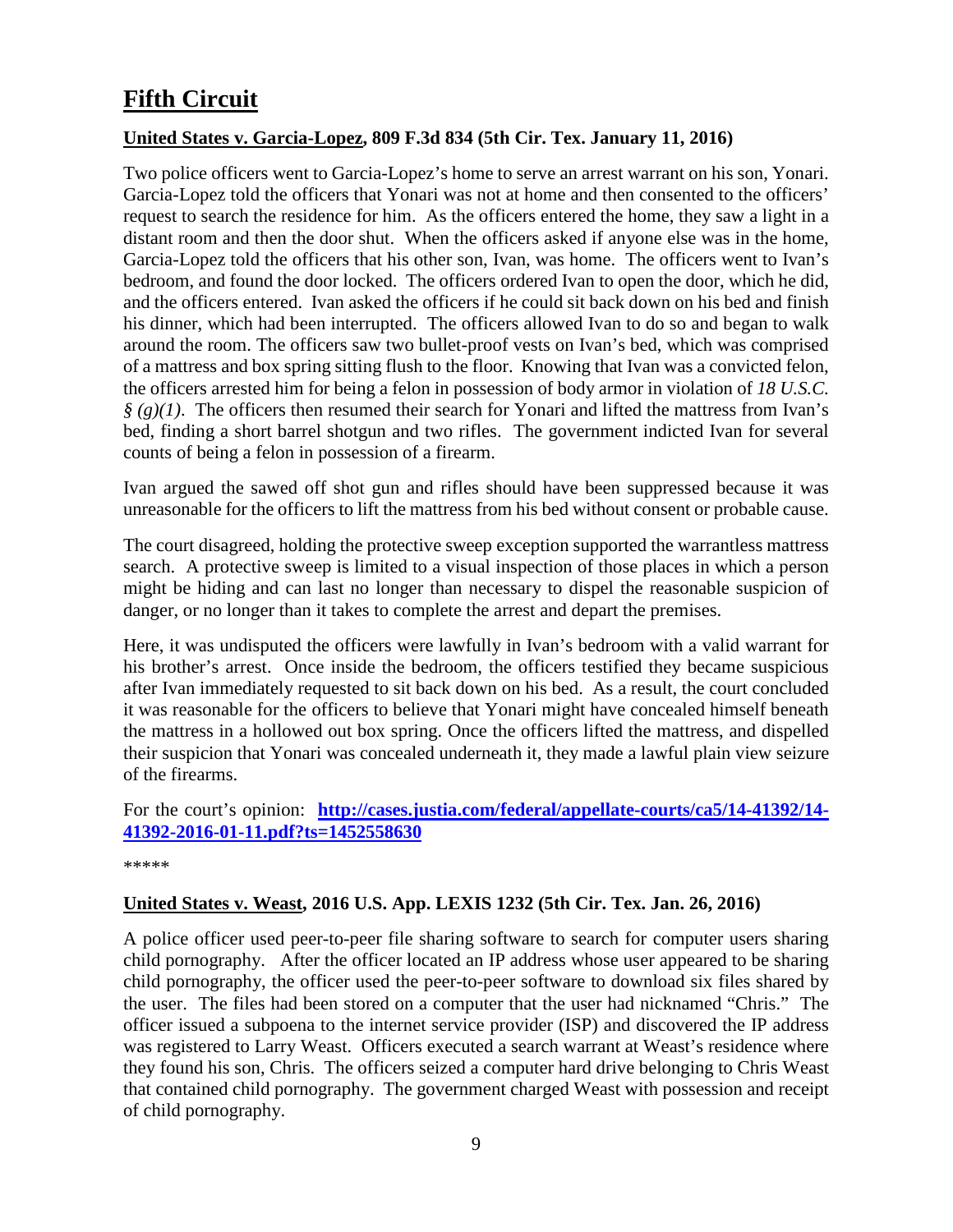Weast filed a motion to suppress the evidence found on his hard drive, arguing the officer violated the *Fourth Amendment* by using peer-to-peer software, without a warrant, to identify Weast's IP address, and to download files that Weast made available for sharing.

The court disagreed, holding that Weast did not have a reasonable expectation of privacy in his IP address. In a case of first impression, the court followed the 3rd, 4th, 8th and 10th circuits, which have held that subscriber information provided to an internet provider, including IP addresses, is not protected by the *Fourth Amendment's* privacy expectation because it is voluntarily conveyed to third parties.

The court further held that by making child pornography files publicly available by downloading them into a shared folder accessible through a peer-to-peer file-sharing network, Weast eliminated any reasonable expectation of privacy he might have had in those files. This holding is consistent with holdings in similar cases from the 6th, 8th and 9th circuits. For these reasons, the court concluded the officer did not violate the Fourth Amendment when he accessed Weast's IP address and shared files.

For the court's opinion: **[http://cases.justia.com/federal/appellate-courts/ca5/14-11253/14-](http://cases.justia.com/federal/appellate-courts/ca5/14-11253/14-11253-2016-01-26.pdf?ts=1453833055) [11253-2016-01-26.pdf?ts=1453833055](http://cases.justia.com/federal/appellate-courts/ca5/14-11253/14-11253-2016-01-26.pdf?ts=1453833055)**

\*\*\*\*\*

## <span id="page-9-0"></span>**Sixth Circuit**

## <span id="page-9-1"></span>**Kent v. Oakland County, 810 F.3d 384 (6th Cir. Mich. Jan. 6, 2016)**

Michael Kent, a physician, was caring for his father who suffered from a number of serious health problems. On September 1, 2013, Kent checked on his father and discovered that his father was no longer breathing, he had no pulse and that his pupils were fixed and dilated. Kent's wife called the non-emergency dispatch and reported the natural death of Kent's father. Approximately twenty-minutes later, Deputy Lopez and Firefighter-EMT Oryszczak arrived at Kent's house and were directed to an upstairs bedroom. EMT Oryszczak told Kent that in the absence of proper do-not-resuscitate paperwork, his emergency responder's protocol required him to attach an Automated External Defibrillator (AED) "to determine if there were signs of life" and "do everything they could for the patient." At this point, Kent began to yell at EMT Oryszczak and Deputy Lopez, telling them that they were not going to assault his dead father. Kent also told them that his mother, as the medical proxy for his father, could tell them what his father's wishes were. Deputy Maher arrived around this time and saw that Kent was gesturing with his hands and flailing his arms in the air. As the situation deteriorated, the deputies asked Kent to go downstairs and talk with them, but Kent refused, and demanded that the deputies leave his house. Deputy Lopez then pulled out his taser and told Kent that if he did not calm down, Lopez would tase him. Kent, who was standing with his hands raised in the air and his back to the wall told Deputy Lopez, "Go ahead and tase me, then." Deputy Lopez deployed his taser in dart-mode, striking Kent in the stomach and chest. Kent fell to the floor, and after the five-second tase cycle, Deputy Maher ordered Kent to present his hands for handcuffing. Kent complied. Although the deputies told Kent that he was not under arrest, Kent remained handcuffed, with the taser probes still attached, during fifteen to twenty minutes of questioning by another deputy who had arrived. EMTs then removed the probes, dressed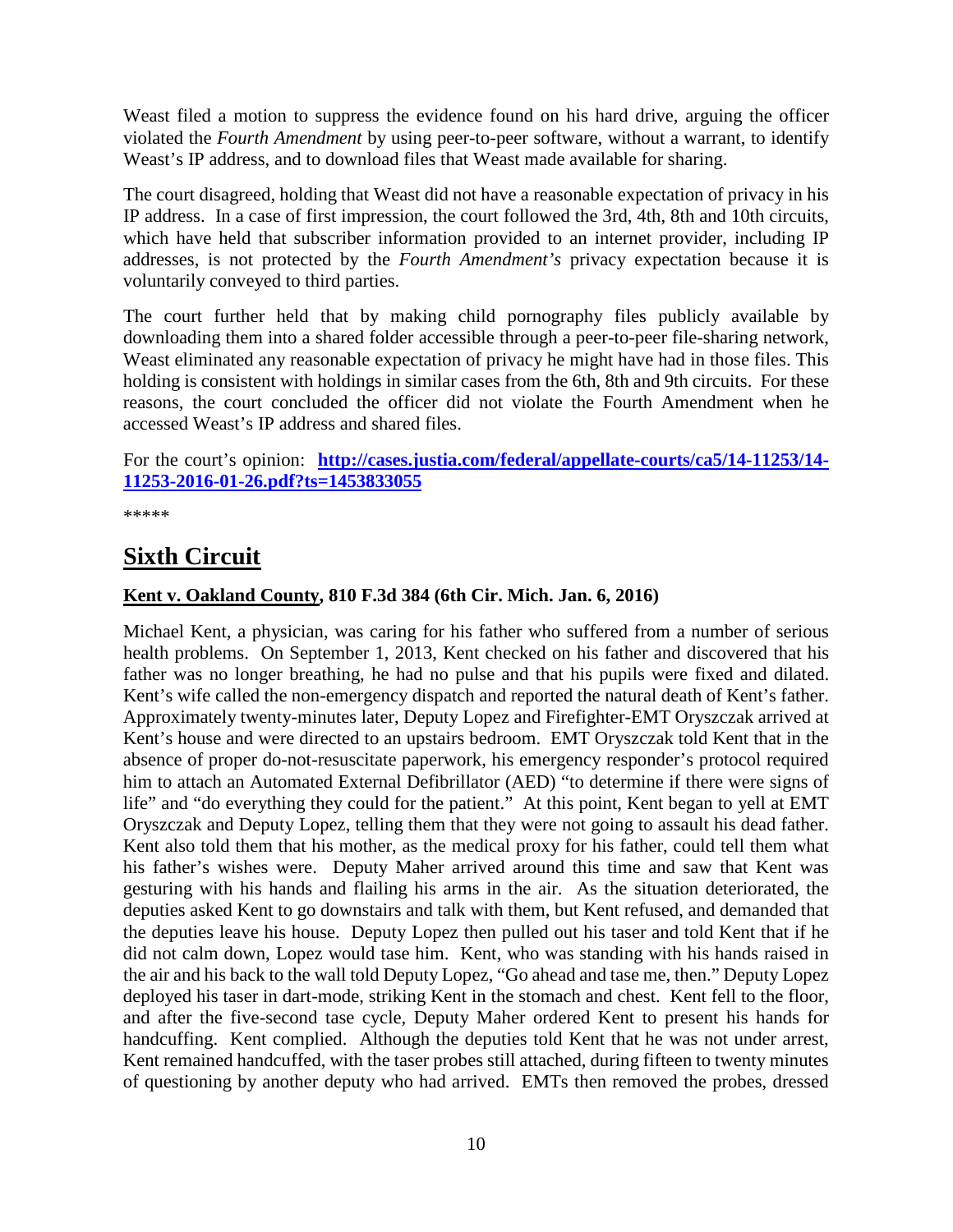Kent's wounds and Deputy Maher removed the handcuffs. During this time, an EMT conducted an AED assessment on Kent's father and pronounced him dead.

Kent sued Deputies Lopez and Maher under *42 U.S.C. § 1983*, claiming the deputies violated his *Fourth Amendment* rights and under state law for assault and battery. Specifically, Kent claimed that Deputy Lopez's use of the taser constituted excessive force, and that Deputy Maher failed to intervene and prevent Deputy Lopez's use of excessive force.

The court held Deputy Lopez was not entitled to qualified immunity. The court found that Kent's actions did not constitute an immediate threat to the officer's safety that justified Deputy Lopez's deployment of the taser against him. While Kent might have prevented the EMT from fulfilling his perceived duties and refused the deputies' orders to calm down, it was undisputed that Kent was unarmed, and he made no evasive movements to suggest that he had a weapon. In addition, Deputy Lopez tased Kent while Kent had his hands raised in the air and his back against the bedroom wall. As a result, the court concluded Deputy Lopez's deployment of his taser against Kent was objectively unreasonable under the circumstances.

The court further held in September 2013 it was clearly established that to tase an individual who refused to comply with officers' commands to calm down and yelled at emergency responders, but was never told he was under arrest, never demonstrated physical violence , and had his arms in the air and his back to the wall when tased, constituted excessive use of force.

Concerning Deputy Maher, the court concluded she was not entitled to qualified immunity. The court found that Deputy Maher was in the bedroom for the majority of the incident, she communicated with Deputy Lopez at the situation developed, and she was facing Kent when she heard Deputy Lopez warn Kent that he would use the taser. Consequently, the court concluded Deputy Maher had the "opportunity and the means to prevent" Deputy Lopez from deploying his taser against Kent.

Finally, the court denied Deputies Lopez and Maher qualified immunity on Kent's state law assault and battery claims.

For the court's opinion: **[http://cases.justia.com/federal/appellate-courts/ca6/14-2519/14-](http://cases.justia.com/federal/appellate-courts/ca6/14-2519/14-2519-2016-01-06.pdf?ts=1452101438) [2519-2016-01-06.pdf?ts=1452101438](http://cases.justia.com/federal/appellate-courts/ca6/14-2519/14-2519-2016-01-06.pdf?ts=1452101438)**

\*\*\*\*\*

## <span id="page-10-0"></span>**Seventh Circuit**

## <span id="page-10-1"></span>**United States v. Hamad, 809 F.3d 898 (7th Cir. Ill. January 4, 2016)**

Cook County Department of Revenue agents used an intern to make an undercover purchase of cigarettes from Hamad's convenience store. At the time, a properly-taxed pack of cigarettes in Chicago cost \$8 or \$9; however, the intern purchased a pack of cigarettes for \$6. When the agents examined the pack of cigarettes they determined it did not bear the required Cook County tax stamp. Pursuant to a county ordinance that taxes and regulates the sale of cigarettes, the agents and the intern then entered Hamad's store, identified themselves and went behind the counter to examine the cigarette inventory to determine if there were additional unstamped packs. Behind the counter, the agents found approximately 1,500 loose hydrocodone pills in a candy jar and a handgun concealed in a velvet bag. After Hamad was arrested, he made several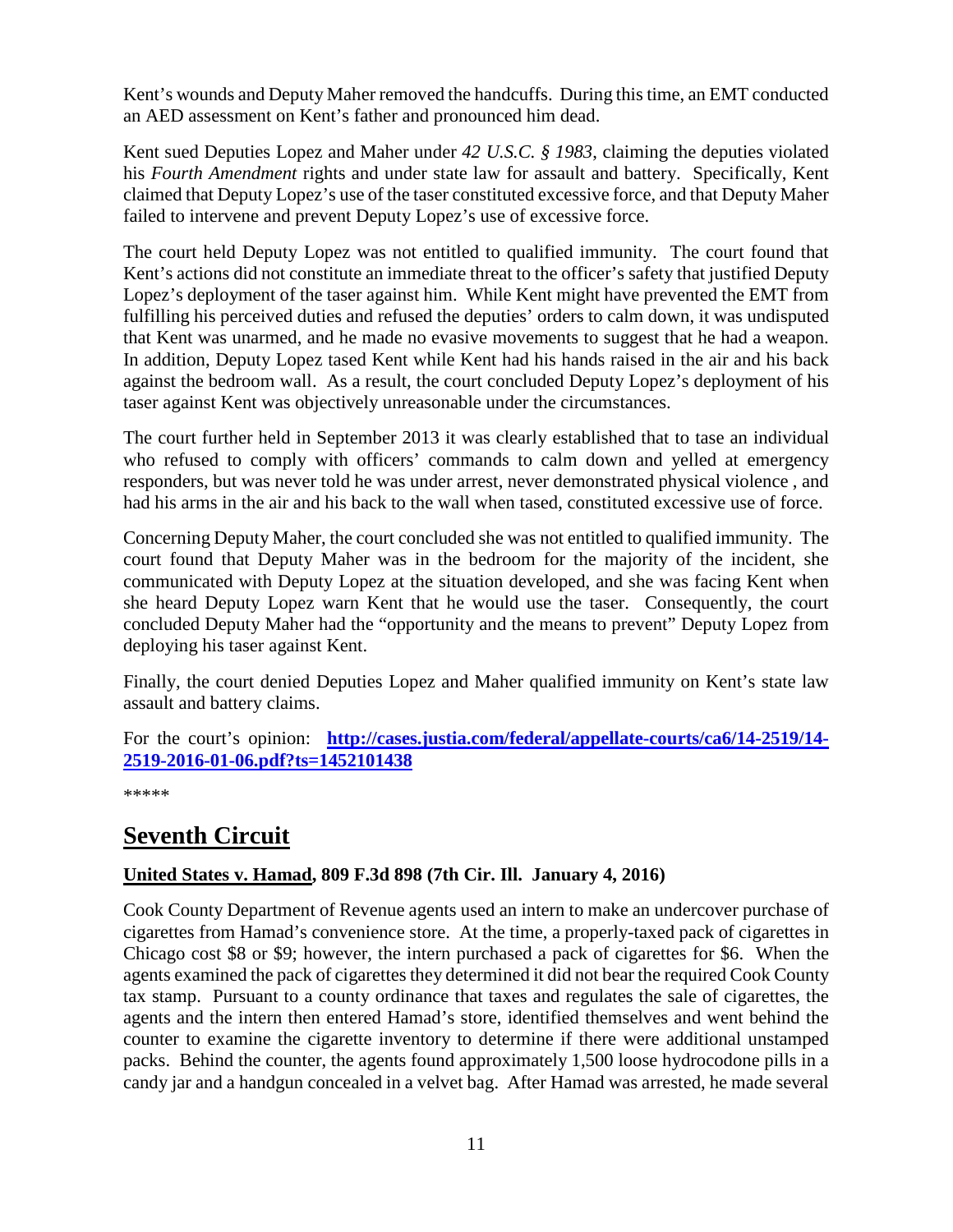incriminating statements. The government charged Hamad with being a felon in possession of a firearm.

Hamad argued that the sale of an unstamped pack of cigarettes was insufficient justification for the warrantless search of his convenience store by the agents.

The court disagreed. Business owners have a reasonable expectation of privacy in commercial property with respect to traditional police searches as well as administrative inspections designed to enforce regulatory statutes. However, in this case, the county cigarette ordinance authorized the warrantless administrative search of Hamad's store. In addition, Hamad's store was subject to the administrative search exception to the *Fourth Amendment's* warrant requirement because his store sold cigarettes, whose sale has been closely regulated in Chicago for over 100 years. Finally, the county cigarette ordinance provided a constitutionally adequate substitute for a warrant because it limited the time of an inspection to regular business hours, and it limited the inspections to cigarettes, their packaging, and the tax stamps. The court noted the inspection of Hamad's store occurred during regular business hours and immediately after the purchase of a pack of unstamped cigarettes.

For the court's opinion: **[http://cases.justia.com/federal/appellate-courts/ca7/14-3813/14-](http://cases.justia.com/federal/appellate-courts/ca7/14-3813/14-3813-2016-01-04.pdf?ts=1451941239) [3813-2016-01-04.pdf?ts=1451941239](http://cases.justia.com/federal/appellate-courts/ca7/14-3813/14-3813-2016-01-04.pdf?ts=1451941239)**

\*\*\*\*\*

## <span id="page-11-0"></span>**Eighth Circuit**

## <span id="page-11-1"></span>**United States v. Daniel, 809 F.3d 447 (8th Cir. Mo. January 5, 2016)**

Two patrol officers saw a man standing outside a vehicle engage in what appeared to be a handto-hand drug transaction with a man sitting in the back of the vehicle in a location the officers considered a "high narcotics" area. The officers drove around the corner and ran a computer check on the vehicle's license plate. The check revealed that the vehicle was registered to Brian Daniel, a man for whom there were two outstanding arrest warrants. In addition, the physical description of Daniel matched the man sitting inside the vehicle. The officers returned and approached Daniel as he was walking away from the vehicle. After Daniel gave the officers his name and date of birth, the officers confirmed this information matched the two outstanding arrest warrants. As the officers prepared to arrest Daniel, he threw a plastic baggie to the ground. The officers recovered the baggie, which contained illegal drugs. After handcuffing Daniel, the officers smelled the odor of fresh marijuana emanating from Daniel's vehicle. The officers searched the vehicle and recovered a loaded handgun, marijuana and drug paraphernalia. The government charged Daniel with being a felon in possession of a firearm.

Daniel argued the evidence seized from his vehicle should have been suppressed because the officers did not establish probable cause to support a warrantless search under the automobile exception to the *Fourth Amendment's* warrant requirement.

The court disagreed. First, the officers saw Daniel engage in what appeared to be a hand-tohand drug transaction from inside his vehicle. Second, the officers then recovered a baggie of drugs that Daniel discarded outside the vehicle. Finally, the officers smelled the odor of marijuana emanating from Daniel's vehicle. The court concluded these facts gave the officers probable cause to believe the vehicle contained marijuana or other evidence of drug-related activity.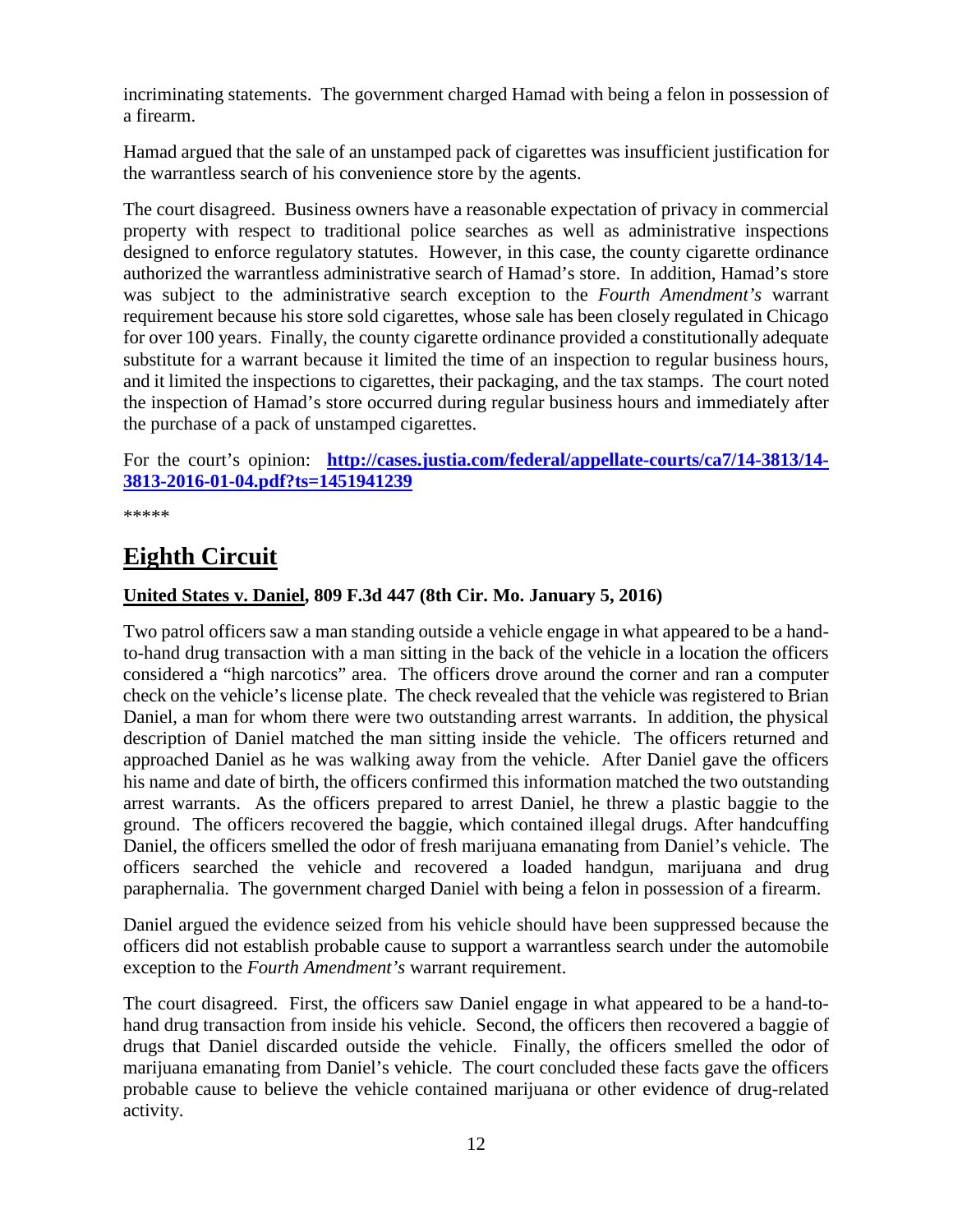For the court's opinion: **[http://cases.justia.com/federal/appellate-courts/ca8/15-1135/15-](http://cases.justia.com/federal/appellate-courts/ca8/15-1135/15-1135-2016-01-05.pdf?ts=1452014714) [1135-2016-01-05.pdf?ts=1452014714](http://cases.justia.com/federal/appellate-courts/ca8/15-1135/15-1135-2016-01-05.pdf?ts=1452014714)**

\*\*\*\*\*

## <span id="page-12-0"></span>**United States v. Janis, 810 F.3d 595 (8th Cir. S.D. January 15, 2016)**

Officer Mousseau, an officer of the Oglala Sioux Tribe (OST) Department of Public Safety (DPS), responded to a report that individuals, including Janis, were consuming alcohol at a home on the Pine Ridge Indian Reservation. At the time, tribal law prohibited alcohol consumption on the Pine Ridge Reservation. An altercation ensued, and Janis was eventually arrested after he repeatedly pushed, hit and attempted to kick Officer Mousseau. The government charged Janis with assault of a federal officer, in violation of *18 U.S.C. § 111*.

Janis appealed his conviction, arguing that the trial court improperly ruled that OST public safety officers, such as Mousseau, are "federal officers" under *18 U.S.C. § 111* when these officers are enforcing tribal laws.

The court disagreed. The Indian Law Enforcement Reform Act provides the Secretary of the Interior, acting through the Bureau of Indian Affairs (BIA), "shall be responsible for providing, or for assisting in the provision of, law enforcement services in Indian country." The statute permits the BIA to enter into agreements with tribal agencies that allow those agencies to "aid in the enforcement or carrying out in Indian country of a law of either the United States or an Indian tribe that has authorized the secretary to enforce tribal laws." When acting under the authority of such an agreement, "a person who is not otherwise a Federal employee shall be considered to be . . . an employee of the Department of the Interior only for purposes of . . . section 111 . . . of Title 18." In addition, the Eighth Circuit Court of Appeals has held the plain meaning of these provisions is that tribal officers are afforded the same protections under *18 U.S.C. § 111* that Congress has afforded BIA employees, regardless of whether the officer is enforcing tribal, state or federal law.

Here, the court held the agreement between the OST DPS and BIA required the OST DPS "to provide for the protection of lives, and property for persons visiting or residing within the . . . Pine Ridge Indian Reservation. The agreement also required the OST DPS "to assist the BIA and other federal, tribal and state law enforcement official in the investigation of tribal, state or federal offenses." In return, the BIA agreed to reimburse the OST DPS for the expenses it incurred. Consequently, because OST public safety officers operated pursuant to this agreement, the district court correctly concluded those officers are afforded the same protection under *18 U.S.C. § 111* that Congress has afforded BIA employees.

Janis also claimed the district court improperly determined as a matter of law that Officer Mousseau was a federal officer at the time of the incident with Janis.

The court agreed, holding the jury should have determined whether Officer Mousseau was employed as a public safety officer and whether she was acting in that capacity at the time of the incident. However, overwhelming evidence admitted at trial, including a stipulation by Janis, demonstrated that Mousseau was in fact an OST public safety officer, and therefore a federal officer. The court concluded in light of this overwhelming evidence that a rational jury still would have found Janis guilty.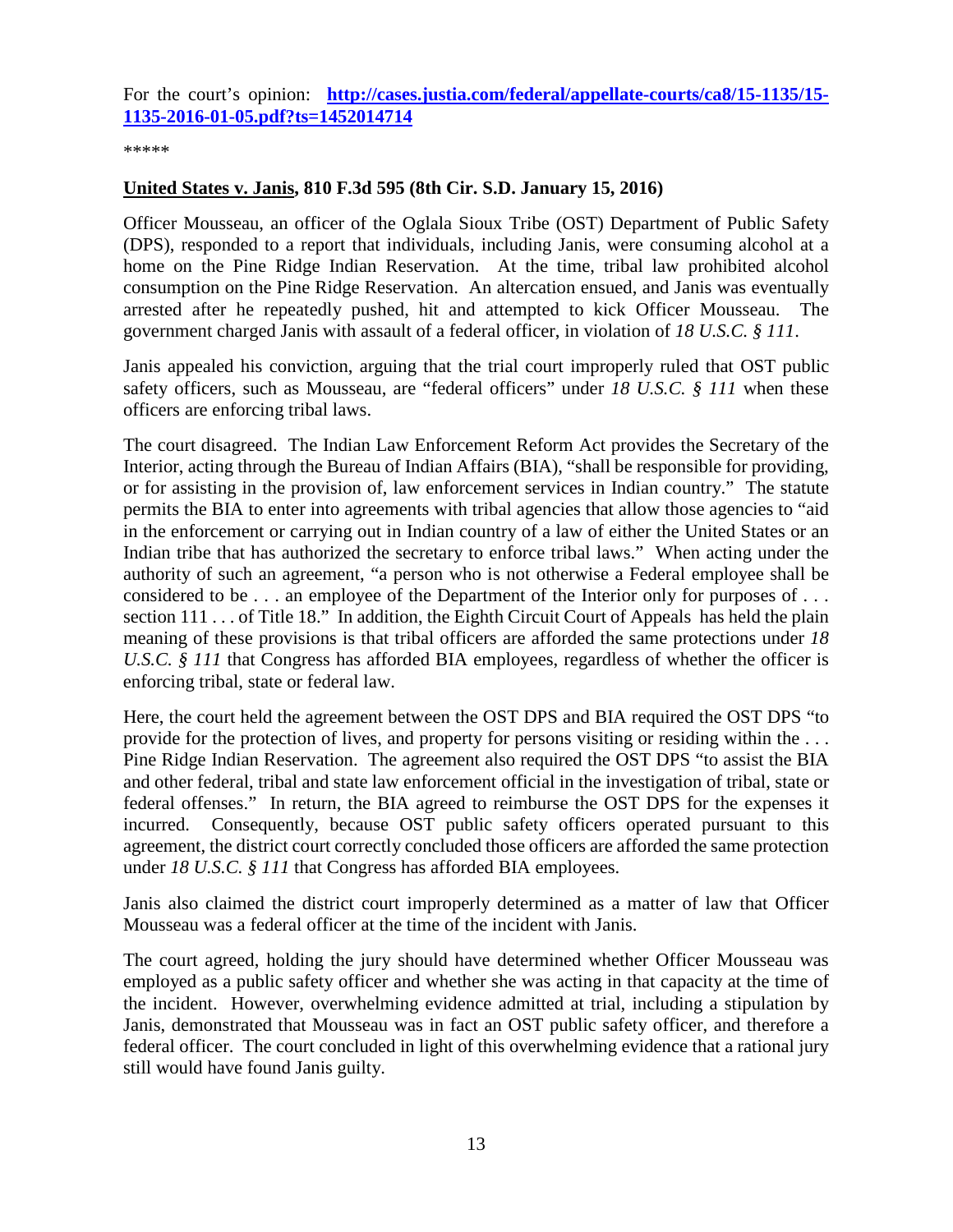For the court's opinion: **[http://cases.justia.com/federal/appellate-courts/ca8/14-3888/14-](http://cases.justia.com/federal/appellate-courts/ca8/14-3888/14-3888-2016-01-15.pdf?ts=1452875464) [3888-2016-01-15.pdf?ts=1452875464](http://cases.justia.com/federal/appellate-courts/ca8/14-3888/14-3888-2016-01-15.pdf?ts=1452875464)**

\*\*\*\*\*

## <span id="page-13-0"></span>**United States v. Welch, 2016 U.S. App. LEXIS 976 (8th Cir. Neb. January 21, 2016)**

The FBI began an investigation into a computer server in Nebraska that was hosting childpornography websites. One of the websites, PedoBook, operated on a clandestine network, accessible only with special software and designed to obscure a user's identity. This prevented FBI agents from discovering the Internet Protocol (IP) addresses of PedoBook users. Instead of shutting the server down, the FBI sought to install software on the server that would circumvent this network, providing agents with information about any user who accessed certain content on PedoBook. This information included the user's IP address, the date and time the user accessed the content, and his or her computer's operating system. The FBI obtained a Network Investigative Technique (NIT) warrant to install its software on the server in November 2012, and kept the website in operation for approximately three weeks, collecting information on several PedoBook users. Based on this information, the FBI obtained Welch's IP address. In December 2012, the FBI received subscriber information for that IP address from an ISP, revealing Welch's name and address in Florida. The FBI obtained a warrant to search that address which they executed on April 9, 2013. At that time, the agents arrested Welch and provided him notice of the NIT warrant shortly thereafter.

Welch filed a motion to suppress evidence obtained as a result of the NIT warrant. Welch argued that the failure of the agents to provide a copy of the NIT warrant to him within the time allowed under *Federal Rule of Criminal Procedure 41(f)(1)(C)* violated his rights under the *Fourth Amendment*.

*Federal Rule of Criminal Procedure 41(f)* requires that a copy of an executed search warrant be provided to the owner of the property seized. However, *Rule 41 (f)(3)* allows a delay in providing the warrant if authorized by statute. *Title 18 U.S.C. § 3103a(b)* allows a delay in providing the warrant under certain circumstances for thirty days or to a later date, and officers may seek extensions. The NIT warrant provided that because immediate notification might have an adverse impact on the investigation, notice to Welch could be delayed by thirty days.

Welch argued that the thirty-day period began to run from the date the government received the subscriber information for Welch's IP address from his ISP in December 2012. Because Welch did not receive notice of the NIT warrant until April 2013, he argues the delay of approximately 122 days was well past the 30 days provided for in the warrant.

The government argued that Rule  $4I(f)(I)(C)$  did not apply to the NIT warrant because it merely collected information and did not seize property in which Welch had a possessory interest. The government also argued that Welch had no reasonable expectation of privacy in his subscriber information.

First, the court assumed with deciding, that *Rule 41* applied to the NIT warrant. Second, the court held that *18 U.S.C. § 3103a(b)* clearly states that the delay in notification of the warrant runs from the date of the execution of the warrant. Third, the FBI executed the NIT in November 2012, but did not notify Welch until April 2013, more than thirty-days later. Fourth, the FBI did not request permission from the magistrate judge to delay notice to Welch beyond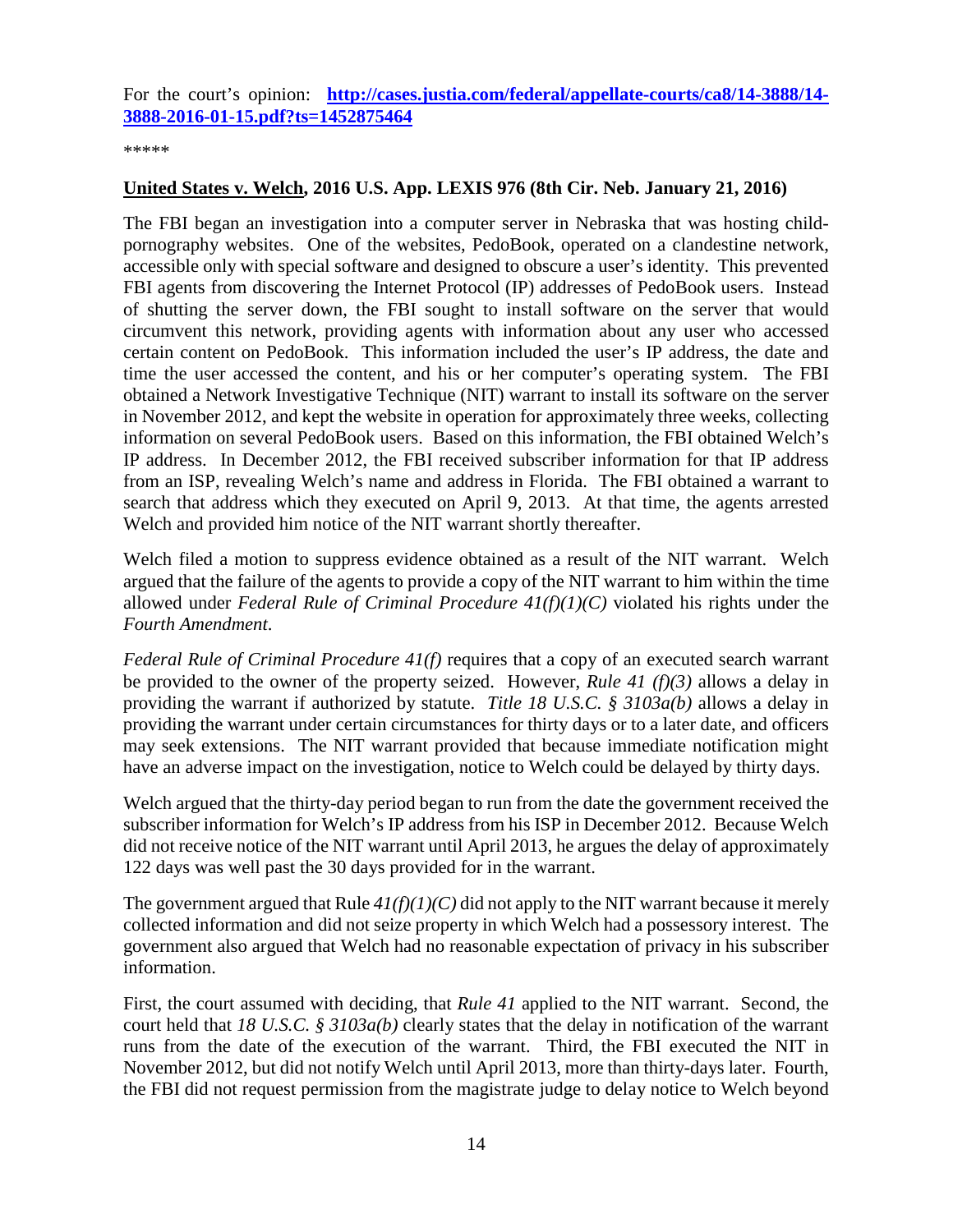thirty-days. As a result, the court concluded the government failed to provide Welch proper notice of the NIT warrant under *Rule 41*.

However, the court explained that a procedural rule violation does not automatically render a search and seizure unreasonable under the *Fourth Amendment*. For Welch to prevail, in addition to the *Rule 41* violation, Welch was required to show he was prejudiced by the violation or that the investigators recklessly disregarded proper procedure.

The court found the NIT warrant indicated that a thirty-day delay in notice had been granted, but the warrant did not specify whether that period ran from the execution of the warrant or from identification of an individual. Because the warrant application specifically requested delayed notification until an individual was identified, it appeared to the court that the government's delay was a good-faith application of the warrant, rather than a deliberate violation of *Rule 41*. The court further held there was no evidence that the *Rule 41* violation prejudiced Welch because the government could have easily obtained extensions to delay notice if it had requested them.

For the court's opinion: **[http://cases.justia.com/federal/appellate-courts/ca8/15-1993/15-](http://cases.justia.com/federal/appellate-courts/ca8/15-1993/15-1993-2016-01-21.pdf?ts=1453393843) [1993-2016-01-21.pdf?ts=1453393843](http://cases.justia.com/federal/appellate-courts/ca8/15-1993/15-1993-2016-01-21.pdf?ts=1453393843)**

\*\*\*\*\*

#### <span id="page-14-0"></span>**United States v. Jackson, 2016 U.S. App. LEXIS 1350 (8th Cir. Mo. Jan. 28, 2016)**

Jackson's small aircraft diverted from its original flight plan and landed at the downtown airport in Kansas City. Homeland Security agents, finding this suspicious, contacted the Airport Police who brought a drug-detection dog to conduct a sniff around Jackson's plane. After the dog alerted to the presence of narcotics near both wings of Jackson's aircraft, agents began to draft an affidavit for a search warrant.

In the meantime, Drug Enforcement Administration (DEA) agents located Jackson at a nearby hotel. The agents knocked on Jackson's door, but received no answer. The agents then called Jackson's room. Jackson answered, saying he would come to the door, but he never did. Several hours later, the agents arrested Jackson as the attempted to leave his room and transported him back to the airport.

A few hours later, agents at the airport obtained the search warrant and found marijuana concealed in Jackson's plane.

First, Jackson filed a motion to suppress the marijuana, arguing the drug dog's alert did not establish probable cause to search his aircraft.

The court disagreed. In *[Florida v. Harris](http://www.supremecourt.gov/opinions/12pdf/11-817_5if6.pdf)*, the United States Supreme Court held that evidence of a drug-dog's satisfactory performance in a certification or training program can by itself, "provide sufficient reason to trust" the dog's alert." Here, the court found the search warrant affidavit provided sufficient facts to establish the dog's reliability. First, the affidavit stated an established company trained the dog alongside her handler. Second, the dog's training lasted four-weeks, including operations in buildings, lockers, luggage, automobiles, and open areas. Finally, the affidavit noted that the dog was certified with a 97 percent accuracy rate in detecting illegal drugs. As a result, the court held the drug-detection dog was reliable, and that her alert, by itself, established probable cause to believe Jackson's plane contained illegal drugs.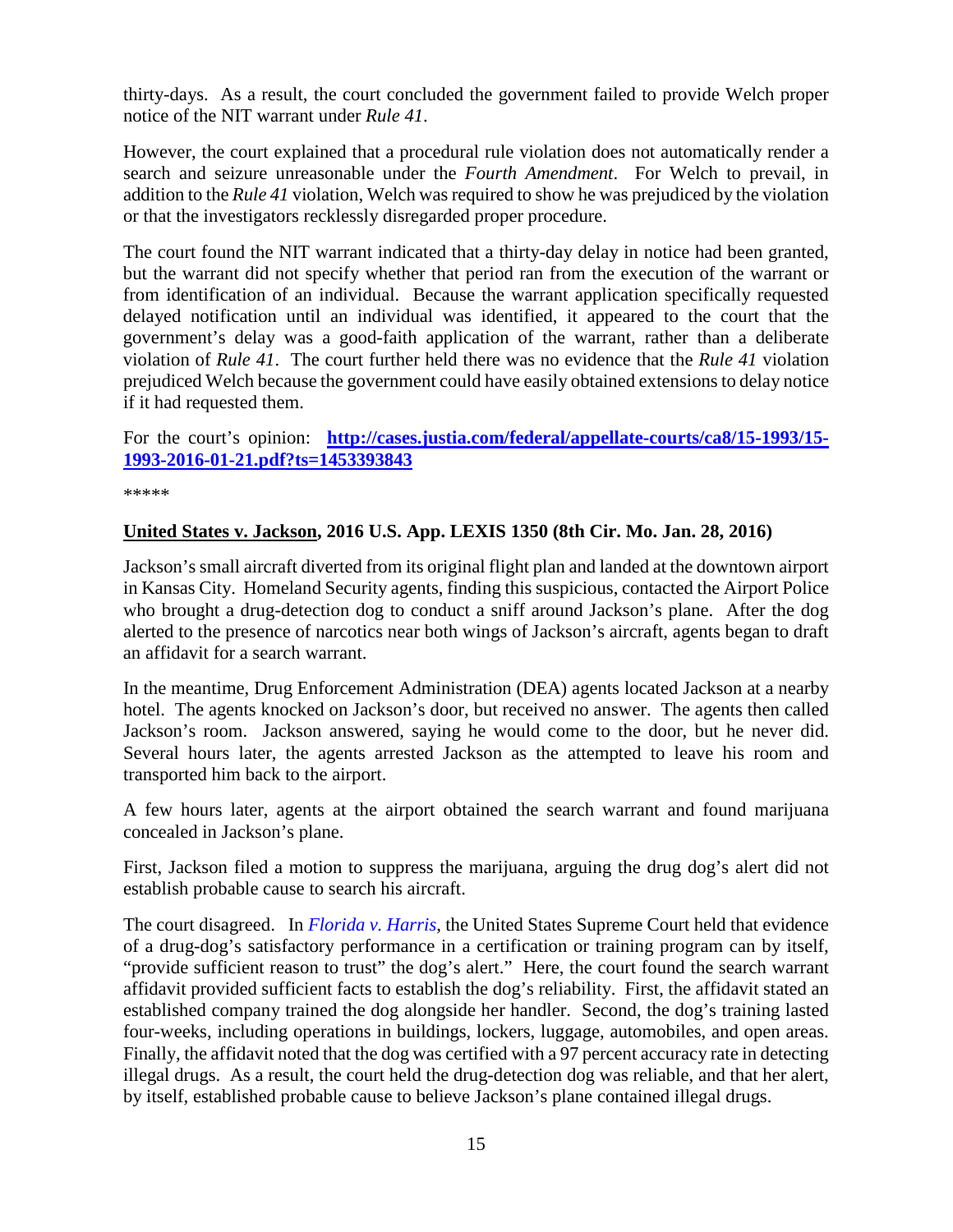In addition, the found that other facts supported a finding of probable cause. For example, Jackson was a licensed pilot for less than one month, and he had purchased his aircraft only months before. Jackson had flown a non-commercial aircraft a long distance at night and he deviated from his flight plan, which the court found suspicious for a new pilot. Finally, Jackson's evasive behavior when the agents encountered him at the hotel supported a finding of probable cause.

Jackson also claimed that his arrest in the hotel room and his subsequent detention awaiting the search warrant were illegal; therefore, the marijuana seized from his aircraft should have been suppressed as the "poisonous fruit" of his arrest.

The court disagreed. The court held the marijuana discovered in Jackson's aircraft was seized because of the search warrant, which was based on information obtained before Jackson's arrest and detention.

For the court's opinion: **[http://cases.justia.com/federal/appellate-courts/ca8/14-3756/14-](http://cases.justia.com/federal/appellate-courts/ca8/14-3756/14-3756-2016-01-28.pdf?ts=1453998656) [3756-2016-01-28.pdf?ts=1453998656](http://cases.justia.com/federal/appellate-courts/ca8/14-3756/14-3756-2016-01-28.pdf?ts=1453998656)**

\*\*\*\*\*

## <span id="page-15-0"></span>**Tenth Circuit**

## <span id="page-15-1"></span>**United States v. Fager, 2016 U.S. App. LEXIS 995 (10th Cir. Kan. January 21, 2016)**

An officer stopped Fager's car around 8:00 p.m. for a turn signal violation near an apartment complex in a high-crime area. The officer approached the passenger-side of the car and encountered Fager, the driver, and Walls, who was in the front passenger's seat. The officer noticed Fager's eyes were watery, his speech was soft, and an unopened can of beer sat in the center console of the vehicle. In addition, Walls continually leaned forward in a way that he made the officer believe that he was trying to obstruct the officer's view of Fager. After the officer received identification from both men, he discovered that Walls had several outstanding arrest warrants, but he was not told the nature of the warrants. After a back-up officer arrived, the original officer directed Fager to exit his vehicle. After the officer determined Fager was not impaired, he asked Fager for consent to search his vehicle. Fager consented. Because it was cold, the officer gave Fager the option to sit inside the officer's patrol car instead of standing outside. Fager agreed. The officer then told Fager he wanted to pat him down to make sure Fager did not possess any weapons. Fager did not say anything, but he positioned himself for a pat-down. The officer conducted a pat-down search and found a firearm in the waistband of Fager's pants. The officer arrested Fager, who was charged with being a felon in possession of a firearm.

Fager filed a motion to suppress the firearm, arguing the officer's pat-down was not supported by reasonable suspicion that Fager was armed and dangerous.

The court disagreed, holding the totality of the circumstances supported reasonable suspicion for the officer to believe Fager might be armed and dangerous. First, while conducting their search of Fager's car, the officers would have had to turn their backs on Fager. The court noted that Eight Circuit case law had held that when an officer must "turn his or her back to a defendant," little is required beyond this concern to support the officer's reasonable suspicion. Second, Walls, a man with several outstanding arrest warrants was still at the scene, and it was reasonable for the officer to believe that Fager and Wall could have mounted a joint attack